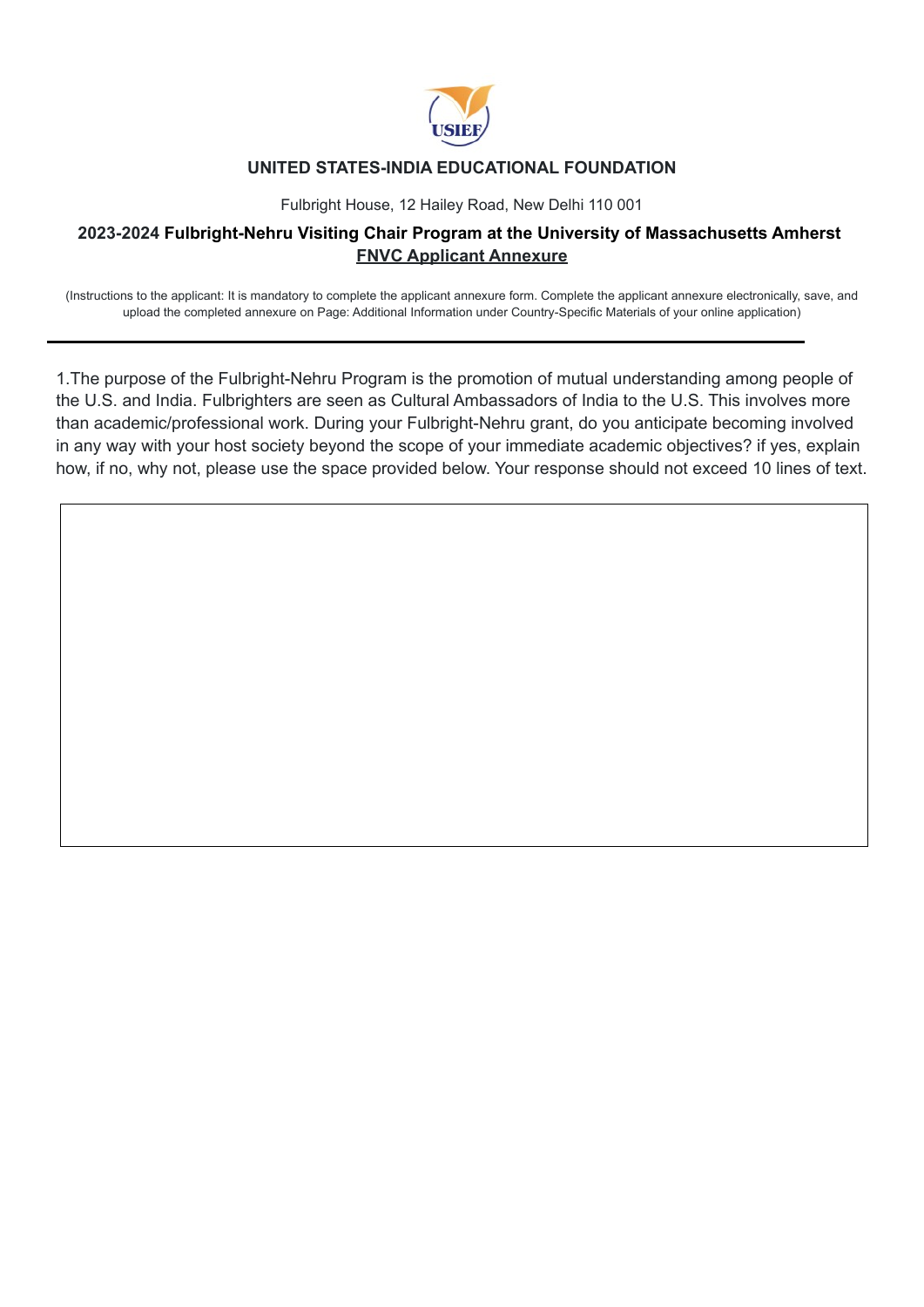2**.**Highlight your experience in building international collaborations or working with student organizations. Use the space below for your response. Your statement should not exceed 500 words.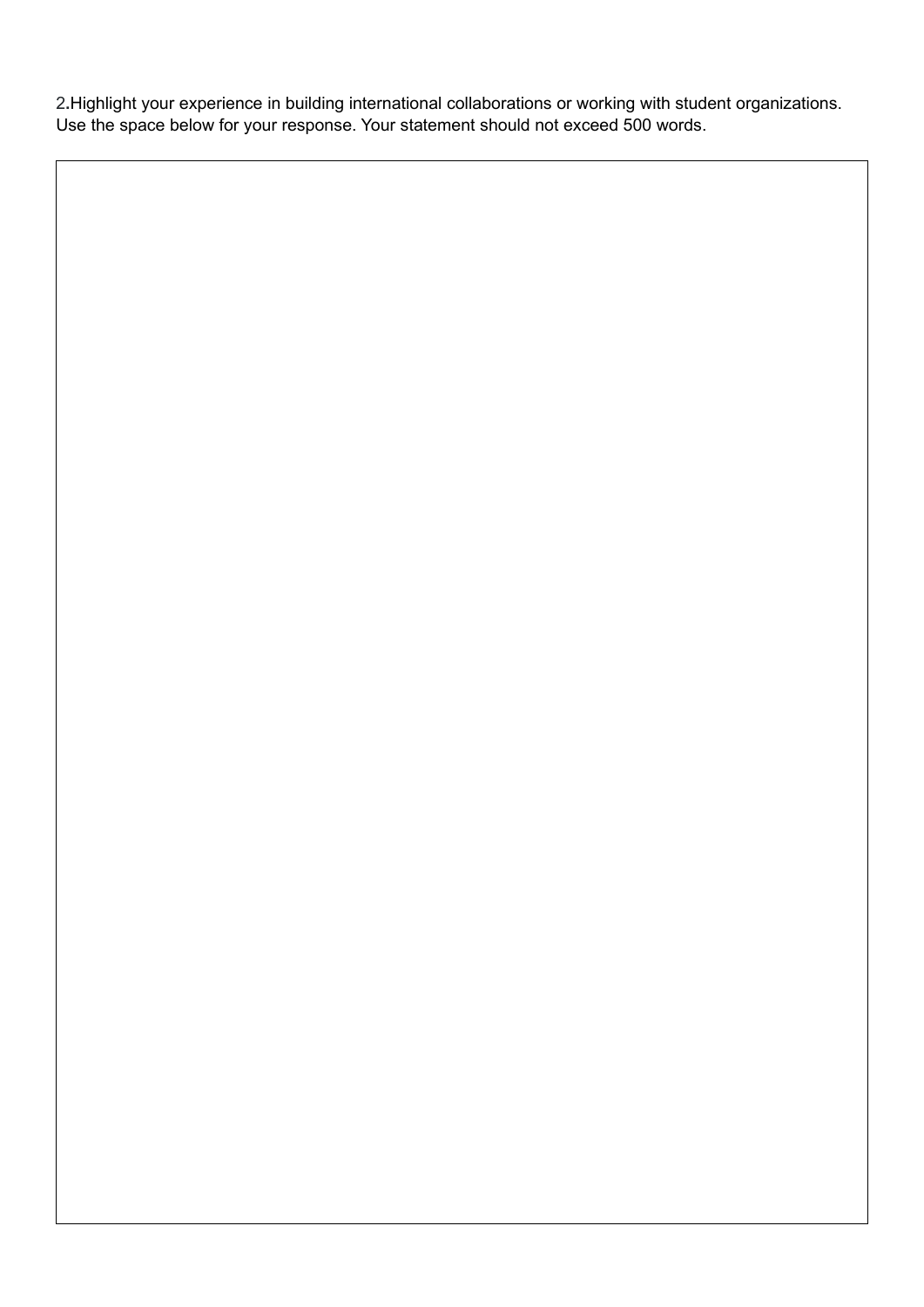**3.For employed applicants only:** If employed, you must obtain the **Letter of Support from your Home Institution** for your Fulbright-Nehru application. Please obtain the letter from the appropriate administrative authority (e.g. Vice-Chancellor/Registrar/Principal/ Director) and not the immediate supervisor or head of the department.

Please indicate if you have requested your employer for this **Letter of Support from Home Institution** (choose as appropriate).

 $\bigcap$  Yes

O<sub>No</sub>

If yes, please answer the following questions:

Will you upload the scanned copy of your FNVC Letter of Support from Home Institution on your online application? (choose as appropriate). If you are uploading the FNVC Letter of Support from Home Institution then you must do so before you submit the online application. Once you have submitted the online application you will not be able to upload any documents online.

 $\bigcap$  Yes

 $O$  No

If you are not uploading the **Letter of Support from Home Institution**, is your employer sending the **"FNVC letter of support from Home Institution"** directly to USIEF so as to reach no later than **August 16, 2022** (choose as appropriate)

 $\bigcap$  Yes

 $O$  No

If no, please give reasons.